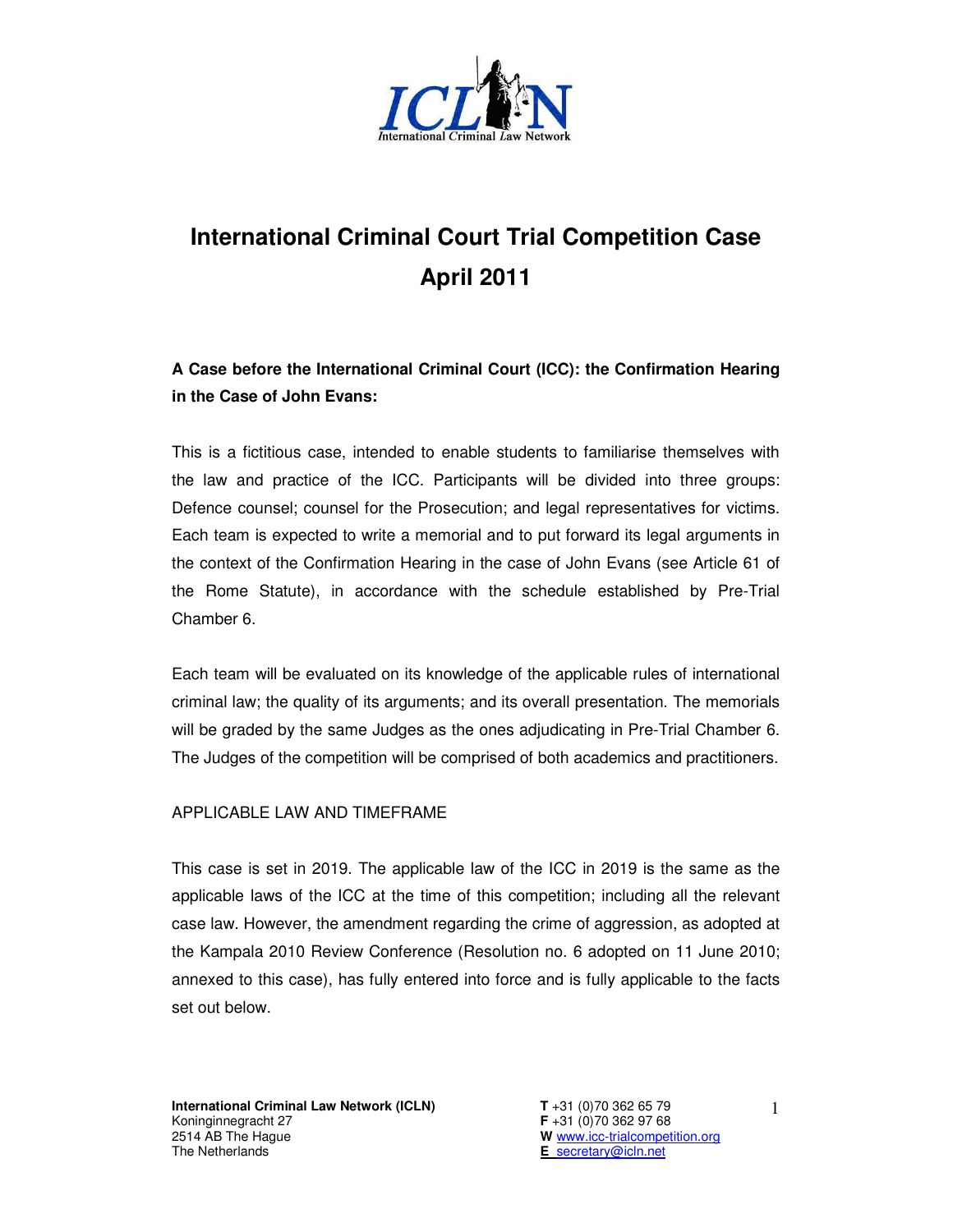

## FACTS AND PROCEDURAL HISTORY

- 1. Brisk and Ulva became States parties to the ICC in 2004. Both States have not lodged a declaration within the meaning of Art. 15bis (4) of the Rome Statute. Both States are members of the UN and parties to major human rights treaties.
- 2. Brisk and Ulva are two neighbouring countries but suffer from a long history of conflict and tensions with each other. Brisk has a very small coast line with one major port, which is located in the city of Gyst. Ulva has a much larger coast line with five big seaports. The coastline of Brisk is disputed territory, even though it is claimed by Ulva; 70 % of the people living there are of Brisk ethnicity. In addition, Ulva is very concerned about increased military activities in the port of Gyst, such as the strengthening of the Briskan navy.
- 3. In July 2016, elections were held in Ulva. The New Democratic Party (NDP), led by John Evans won the elections. John Evans, however, did not become the new Ulvan President. Instead, Benny Thompson, a close political friend of John Evans, became the new president.
- 4. John Evans became the leader of the NDP in parliament. The majority in parliament supporting the Government consists of the NDP (30% of seats) and the Freedom Party (FP) (21% of seats). Although not officially a part of the Government, it is said that John Evans is very influential on every aspect of the Governmental policy.
- 5. A series of incidents occurred after the elections in Ulva in July 2016, which led to a further deterioration of already soured relations between Brisk and Ulva. For example, Benny Thompson was particularly upset when his two sons, studying in Brisk, were arrested and indicted for sexual abuse of minors. The Ulvan Government also reacted ferociously against arms deliveries by superpowers to Brisk.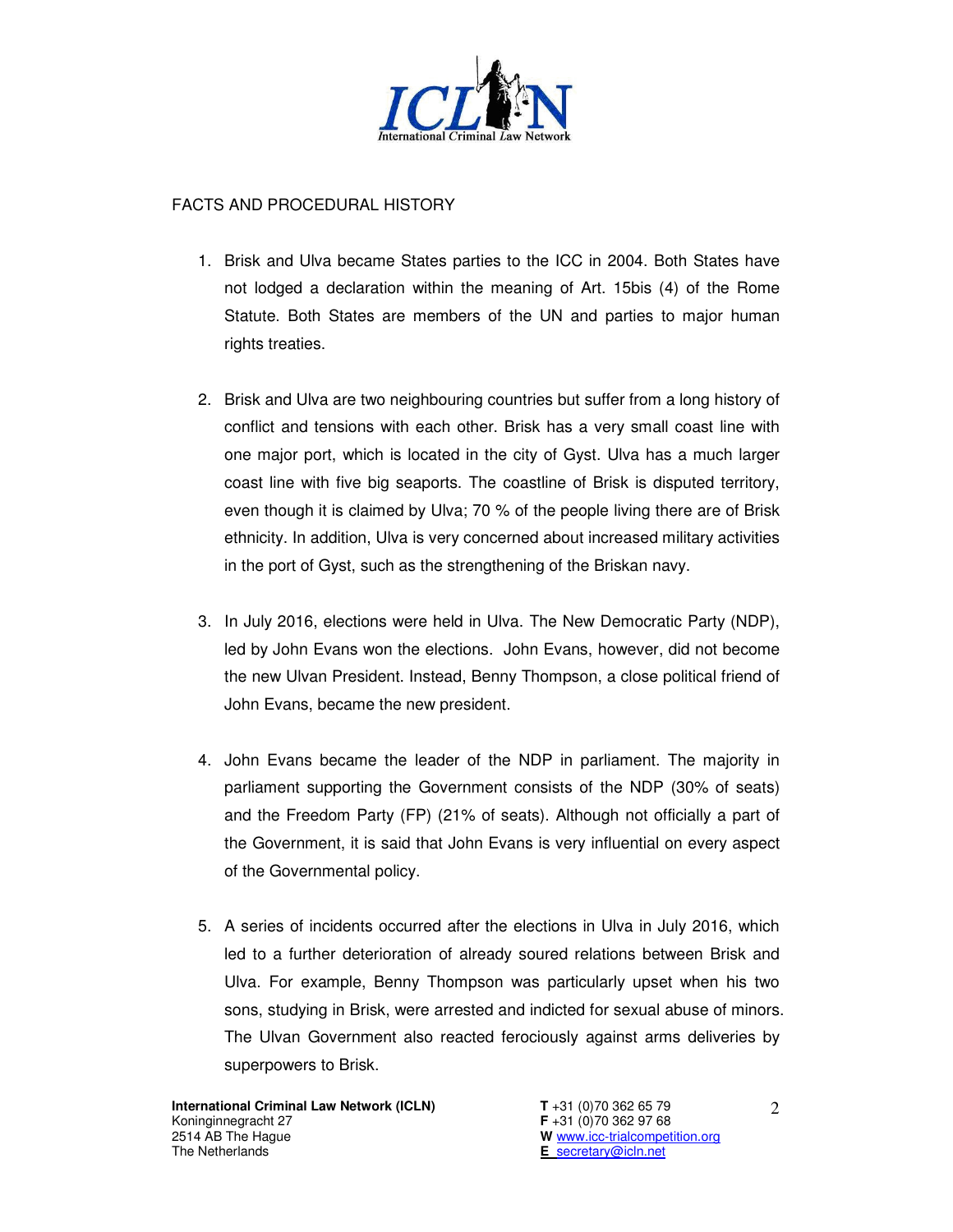

- 6. On 12 February 2018, as a result of all these tensions, Ulva sent out its large and fully-armed fleet for a blockade of the Port of Gyst. The fleet was instructed to 'use all necessary means to prevent every ship from entering or leaving the port of Gyst'. This instruction was supported by a collective decision of the Ulvan Government.
- 7. Under the threat of armed navy vessels of Ulva, which were located very close to the port of Gyst and well within territorial waters of Brisk, the effect of the blockade meant that no ship entered or left the port from 12 February 2018 until the day of the confirmation hearing. Needless to say, Brisk and its population suffered heavily from this blockade.
- 8. Although the relations between the two States were extremely sour and they were reported to be on the brink of a full war, up until the day of the confirmation hearing, the blockade remained the only hostile act between the two States.
- 9. The blockade decision was taken by the Ulvan Government pursuant to Article 73 of the Constitution of Ulva. Article 73 of the Constitution stipulates that a declaration of war requires two-thirds of votes in parliament. The Ulvan Government never issued a declaration of war and maintains that the conflict with Brisk falls short of a war within the meaning of Article. 73 of the Constitution. The opposition parties, in a debate in parliament, were heavily opposed to this interpretation and called for a vote following Article. 73 of the Constitution. The government parties (NDP and FP), however, fully supported the approach taken by the Government.
- 10. John Evans, in the media and public speeches, fully supported the Government in its position in the conflict with Brisk. However, John Evans also repeatedly stated that this was a decision for the Government to take.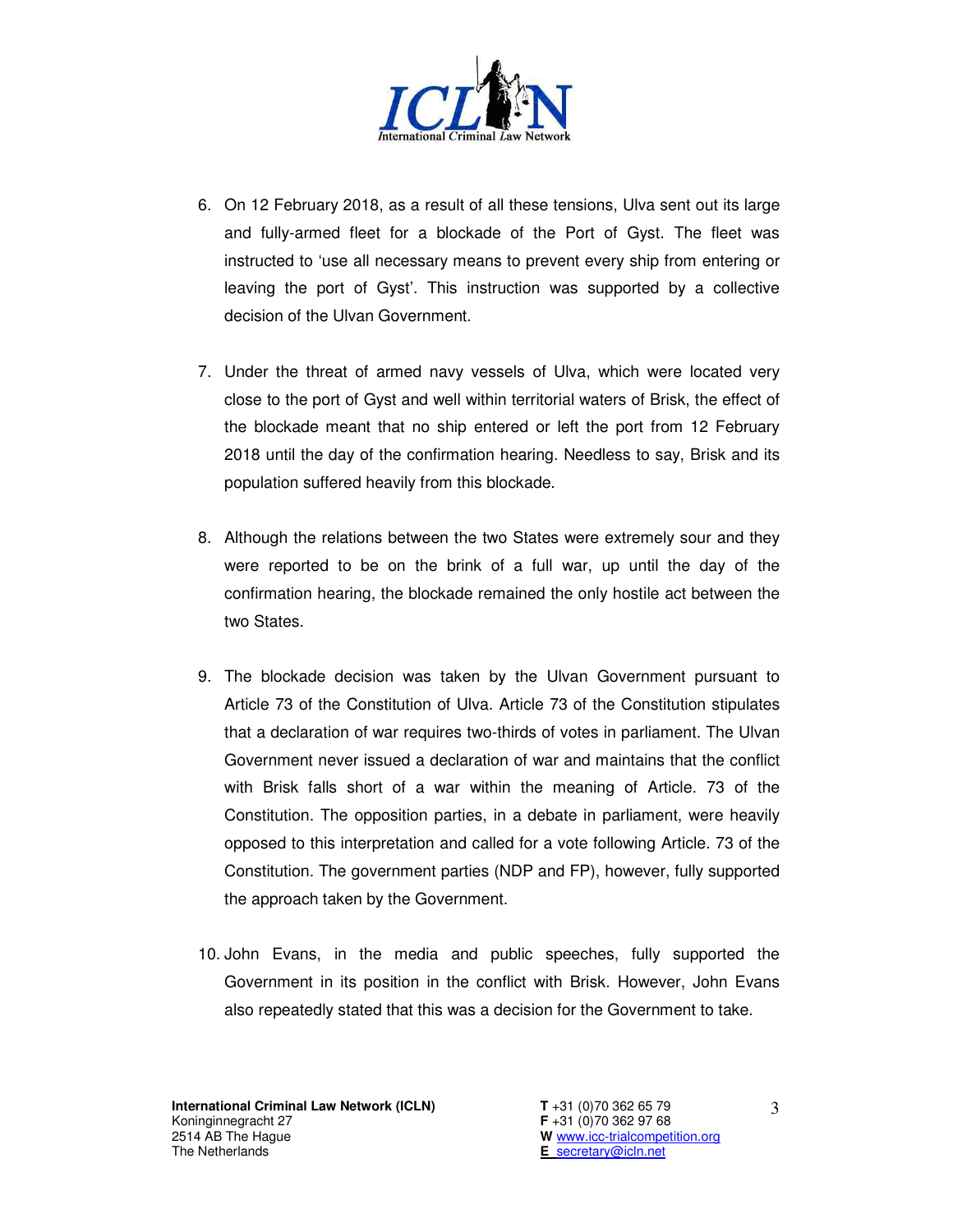

- 11. On 12 May 2018, the ICC Prosecutor announced his intention to start an investigation –acting proprio motu- into the Brisk-Ulva conflict. On 15 May 2008, the Prosecutor notified the UN Secretary General pursuant to Article 15bis (6) of the Rome Statute.
- 12. On 1 April 2018, the UN Security Council, acting under Chapter VII, determined by unanimous vote in Resolution 8679 that the blockade amounted to a breach of and threat to international peace and security and condemned Ulva for its actions. However, the UN Security Council did not consider the issue of whether an act of aggression had occured.
- 13. Following the ICC Prosecutor's notification, the Security Council could not reach an agreement to conclude if Ulva had committed an act of aggression. Six months later on 11 November 2018, the ICC Prosecutor, pursuant to Art. 15bis (8) requested authorization from the ICC Pre-Trial Chamber to proceed with an investigation into the crime of aggression. The authorization to proceed was given by the Pre-Trial Chamber on 11 December 2018.
- 14. On 15 January 2019 the Prosecutor, on the basis of the results of his investigation, submitted to the Pre-Trial Chamber an application for an arrest warrant for John Evans pursuant to Article 58 of the Statute. The Prosecutor's application was based on the allegation that 'From 12 February 2018 onwards, John Evans and others committed the crime of aggression (Article 8bis and Article 25 (3) (a) of the Rome Statute).´
- 15. Regarding the supporting evidence, the Prosecutor submitted that John Evans, being the political leader of the major government party in a democratic State, was –with others- in effective control over Government decisions and failed to take the necessary and reasonable steps to alter Government decision-making.
- 16. On 15 February 2019 the Pre-Trial Chamber honoured the application and issued an arrest warrant for John Evans. It requested Ulva, pursuant to Article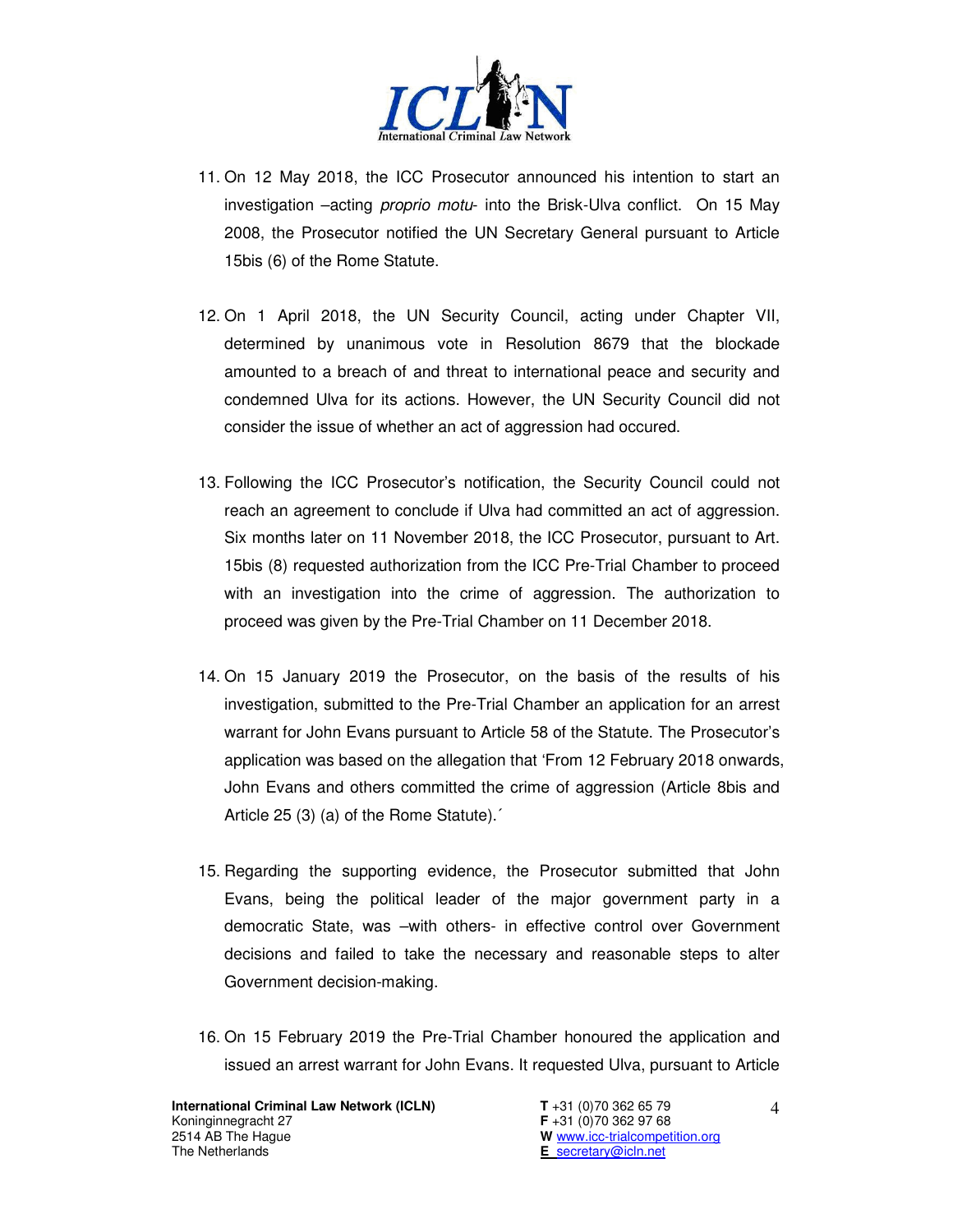

89 of the Rome Statute, to surrender him to the ICC. Further, it also requested all other States parties to the Rome Statute to cooperate within their jurisdiction in the arrest and surrender of John Evans. The Pre-Trial Chamber ruled that the ICC appears to have jurisdiction; that the case appears to be admissible; that there is sufficient evidence; and that there are grounds to justify arrest and surrender.

- 17. On 19 February 2019, the Ulvan government responded to the arrest warrant. In a public speech, President Thompson said that Evans, enjoying immunity as a member of parliament, could not be arrested and surrendered to the ICC.
- 18. On 24 February 2019, John Evans visited Konera, a country in the region, for a private meeting with friends. Konera is not a party to the ICC. Evans and his friends visited a casino on 27 February 2019. The casino was on the border with Arduum, a State party of the ICC. Since gambling is illegal in Konera, the casino is organized in such a fashion that the restaurants, bars and other similar facilities are located on Konera territory; but the gambling takes place on Arduum territory.
- 19. When John Evans found out that the gambling activities was taking place on Arduum territory the moment he entered the casino, he opted to stay and wait in the bar for his friends. While waiting there, he was requested to accompany private security staff for a security check. When accompanying them he found out that they were entering the gambling area; where the security desk was also actually located. Upon his refusal to proceed to the security desk, he was taken by force to the security desk. Through an identity check, the security officers found out that John Evans was on a list for persons to be arrested. The police was then notified and consequently John Evans was taken into custody in Arduum on 28 February 2019.
- 20. On the basis of the ICC arrest warrant, a surrender hearing took place in Arduum on 1 March 2019. John Evans claimed that he had been unlawfully arrested and abducted to Arduum. However, both the national court and the

**International Criminal Law Network (ICLN) T** +31 (0)70 362 65 79 Koninginnegracht 27 **F** +31 (0)70 362 97 68 2514 AB The Hague<br>
The Netherlands<br>
The Netherlands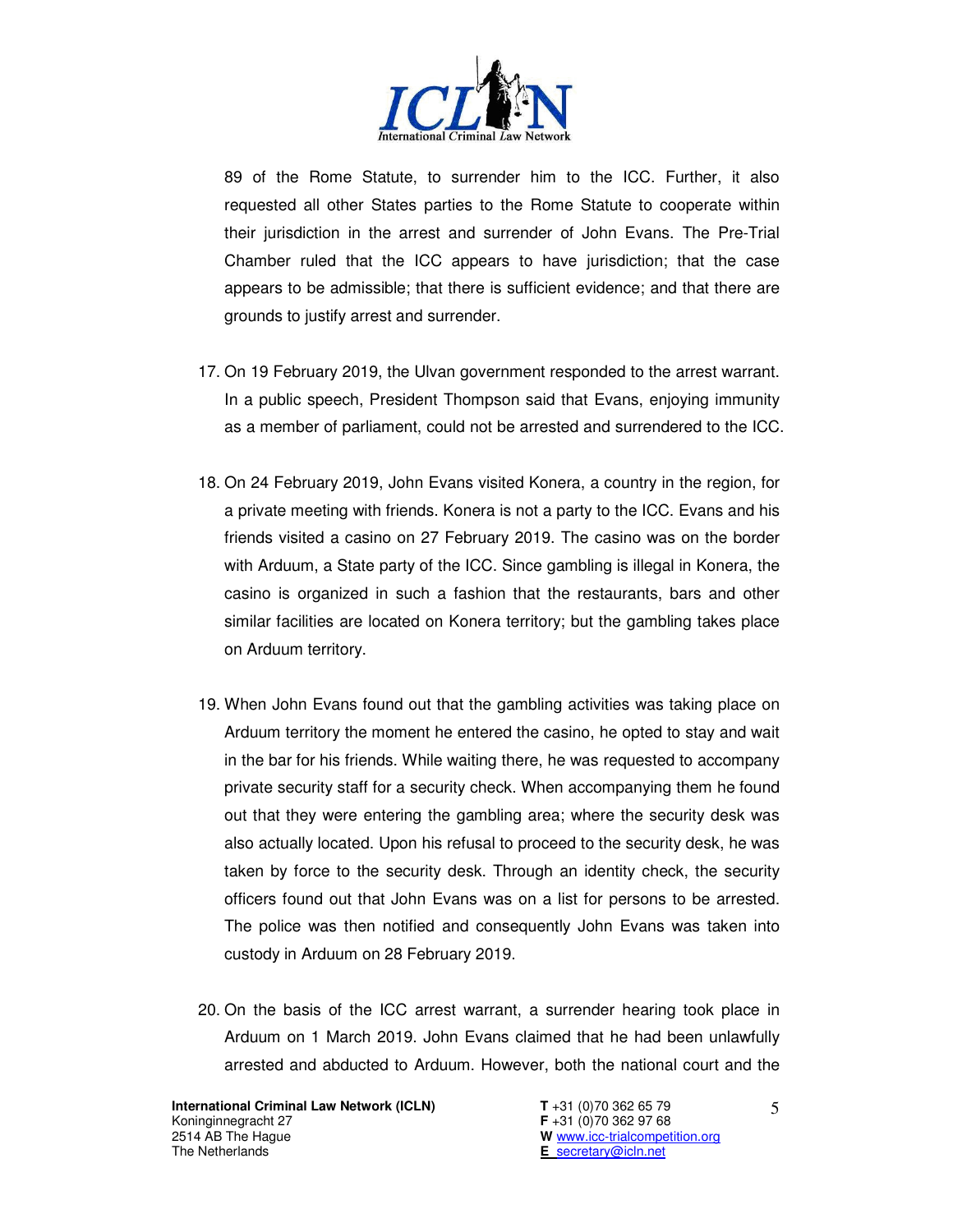

responsible Minister indicated that they had no other choice than to execute the arrest warrant; and further due to Article 59 (4) of the Rome Statute, it was not open to them to challenge the warrant's validity.

- 21. On 5 March 2019, John Evans was surrendered to the ICC. His initial appearance took place 7 March 2019. The case was assigned to Pre-Trial Chamber 6, with the view of holding a hearing to confirm the charges on which the Prosecutor was seeking trial; and to determine a reasonable period of time after the initial appearance.
- 22. The charges for which the Prosecutor seeks confirmation are the same as those set out in the application for the arrest warrant.
- 23. Prior to the confirmation hearing, a number of hearings took place and many motions and responses were filed with Pre-Trial Chamber 6. During these hearings, the Prosecutor indicated that the ICC has jurisdiction over the case and that John Evans had not been unlawfully arrested and detained. Further, the Prosecutor argued that and even if this were the case, it would not affect the jurisdiction of the ICC.
- 24. The Defence adopted the position that the ICC lacks jurisdiction and that John Evans had been unlawfully arrested and should be immediately released.
- 25. A few weeks before the confirmation hearing which was scheduled for 17 May 2019, 20.000 Brisk nationals, primarily consisting of inhabitants of the port of Gyst, filed a request to be recognised as victims and to participate in the proceedings against John Evans. They were represented by one counsel. These individuals claimed harm on account of the fact that as a result of the blockade, they were deprived of food and other important resources and that they had been living in constant fear of attack by the Ulvan fleet.